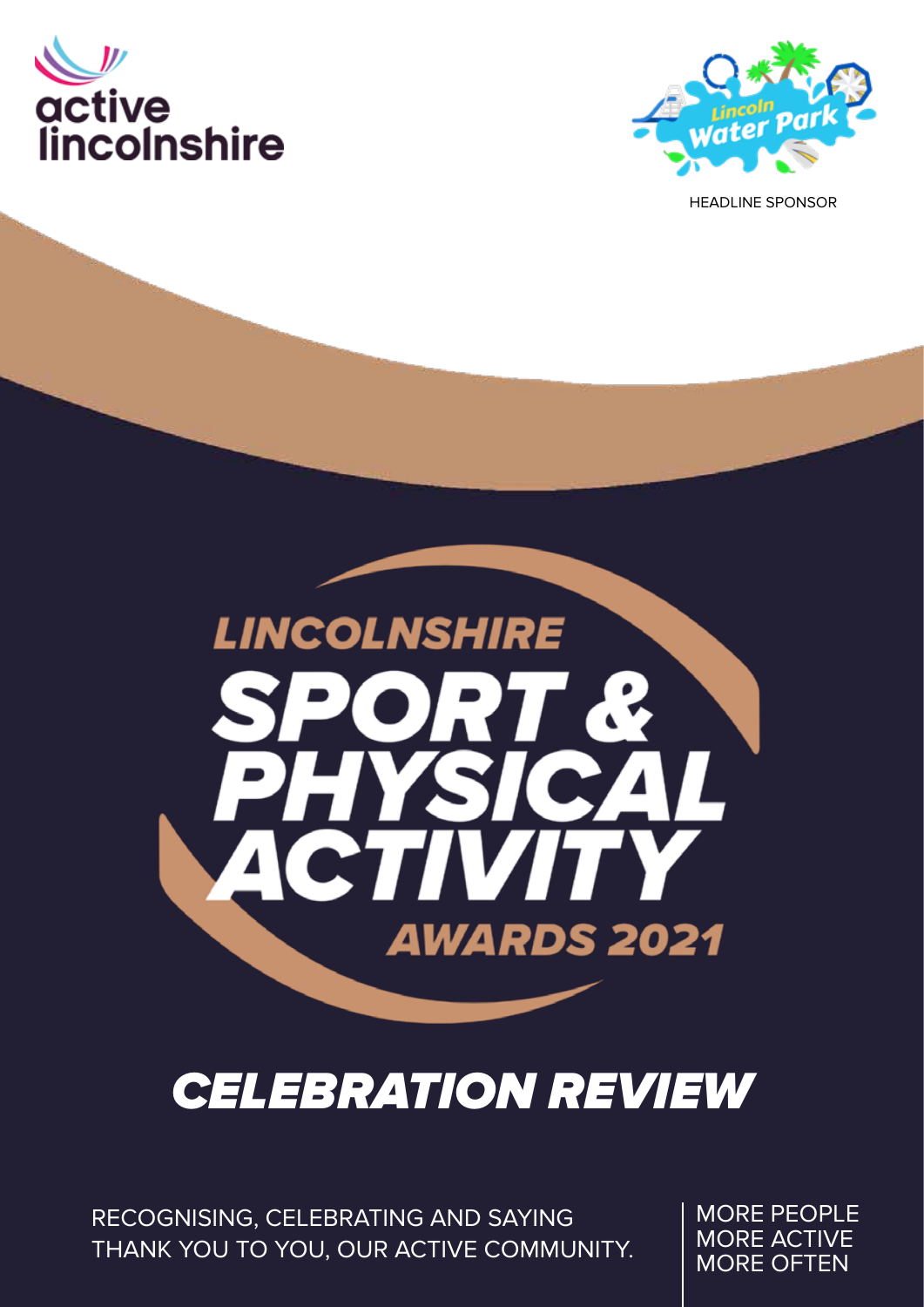

### A BIG THANK YOU FROM THE TEAM

**We are incredibly proud to share our celebration brochure from the 2021 Lincolnshire Sport and Physical Activity Awards. We can guarantee that you'll be inspired by the stories of the winners and finalists, of courage, of commitment, and of overcoming challenges.**

The awards are a chance to celebrate the people that excel in and contribute to sport and physical activity across Lincolnshire. The pandemic has highlighted just how vital it is for us to be more active, more often not only for physical health but for mental wellbeing and - now that we can be together again - for the positive impact on community cohesion.

We want to thank everyone who has participated in the awards, our headline sponsor Lincoln Water Park, and individual award sponsors, as well as the judges. And say a huge congratulations to the finalists and winners who are indeed an inspiration and should be so proud of their achievements.

The awards event is always inspiring and uplifting, and this year was no different. We had over 200 nominations, and the judges had a tough time choosing the finalists and winners. Every nominee, finalist and winner has shown the positive impact sport and physical activity have on people's daily lives.

Despite the pandemic, it has been a busy 18 months at Active Lincolnshire. We have been an instrumental part of the national distribution of Sport England's £20M Tackling Inequality Fund, awarding £248,000 to local Lincolnshire groups. We joined national campaigns and gathered regional insight, working with Sport England, UK Coaching, This Girl Can, and This Mum Moves, and our Wheelchair Sports Programme is the biggest of its kind in the UK. We distributed Opening Schools Facilities funding to over 60 schools across the county, and have recently launched our new consumer website, Let's Move Lincolnshire, featuring an Activity Finder to help residents of Lincolnshire find physical activity groups and clubs.

The 2021 Awards have demonstrated how physical activity and sport can positively transform people's everyday lives. Once again, thank you all for your ongoing support, and we look forward to celebrating with you all again next year.

#### **Emma Tatlow**

Cheif Executive | Active Lincolnshire





HEADLINE SPONSOR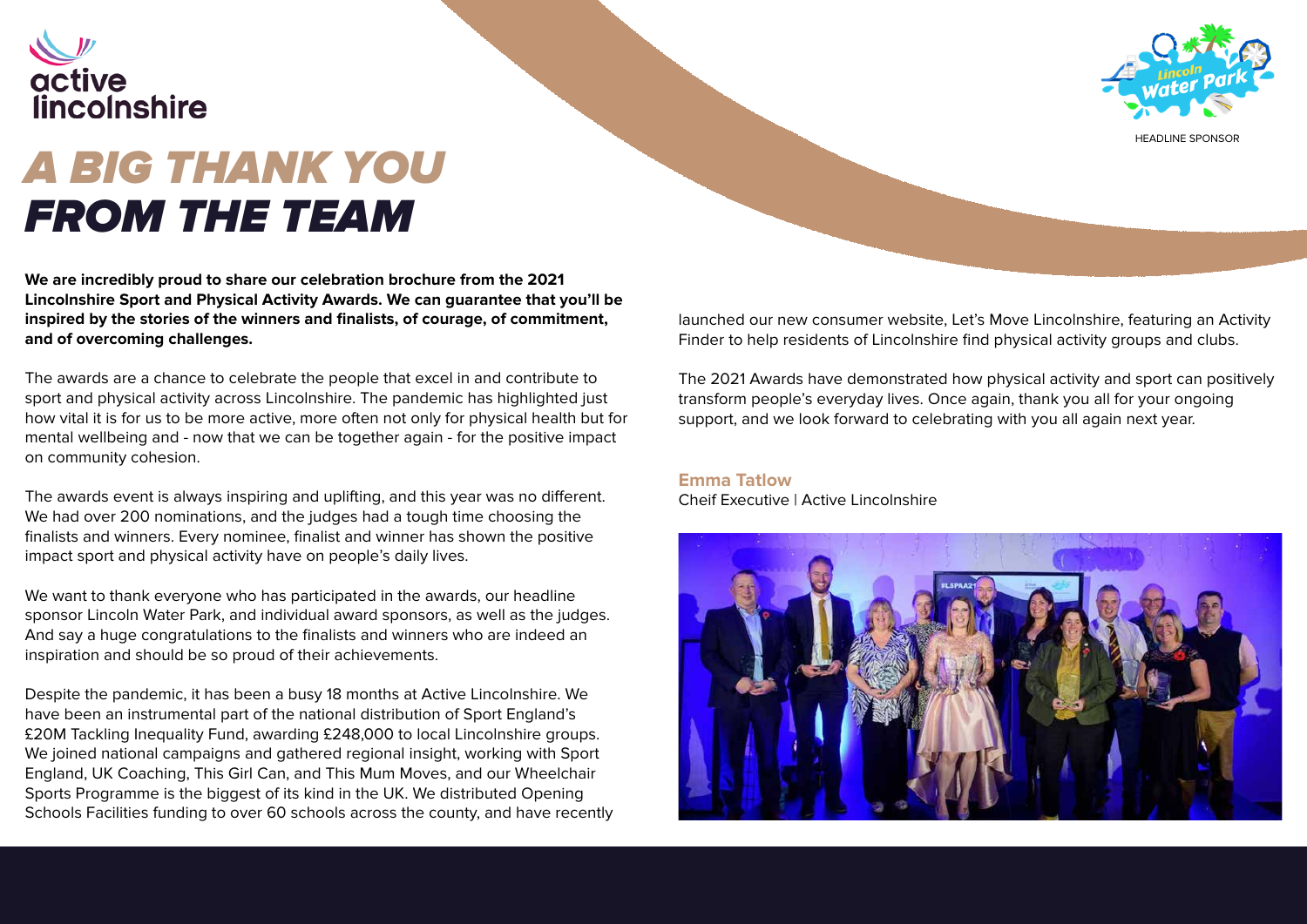#### Active Community Award

#### Billingborough Community Gym

The first award of the evening Active Community Award was awarded to Billingborough Community Gym for the support provided to their local community.

The Billingborough Community Gym is entirely staffed by volunteers, and since opening in 2013 has completed more than 400 inductions, and trained several members of the community to become Level 2 Gym Instructors. Any profits made are put back into the facility to purchase, improve and service equipment.



#### Active Champion of the Year Gemma Warrington

#### Volunteer Commitment Award

#### Fina Martinez-Perez, Grantham Water Polo

Throughout lockdown, Fina was an inspiration; her determination to continue training; led her to promote the couch to 5k for all players; making it fun and interactive; she developed training plans and exercises that helped keep our young people active and engaged.

As lockdown eased, Fina went on a recruitment campaign for the club looking for new players, appearing on local radio shows, TV news bulletins and approaching all the local secondary schools, promoting Water polo. As a result of Fina's efforts, the club welcomed 32 new players in September.





#### Dan Hone, Active Arena CIC

Local businessman Dan Hone, founder of Active Arena, and Roger Michie of Active Nation, were joint recipients of the 2021 Contribution to Sport & Physical Activity Award.

Active Arena opened in August 2020, and the owner Dan Hone, a former Lincoln City FC player, worked tirelessly to ensure that the surrounding community could access sport following all government guidelines and providing a safe place.



#### Contribution to Sport & Physical Activity Award

#### Roger Michie, Active Nation

Roger Michie, Business Manager of Active Nation, has had a pivotal role in supporting inclusion. Roger has supported the DISC Disabled Inclusive Swimming Club, has also run a successful Chronic obstructive pulmonary disease (COPD) project and introduced swimming lessons for those with sensory loss.



The 2021 Active Change Award sponsored by One You Lincolnshire was awarded to Gemma Warrington. This is an award that rewards an individual who has used sport and physical activity to make a positive change to their lives over the past 12 months.

In October 2020, Gemma Warrington decided to make changes to her health and wellbeing as she was feeling "completely fed up, stressed, anxious, overwhelmed and insecure". Since October, she has lost an amazing 5st 5lbs and has transformed her life.

**Not only has Gemma's fitness increased, she now has a love for being active.**

### 2021 AWARD WINNERS

HEADLINE SPONSOR

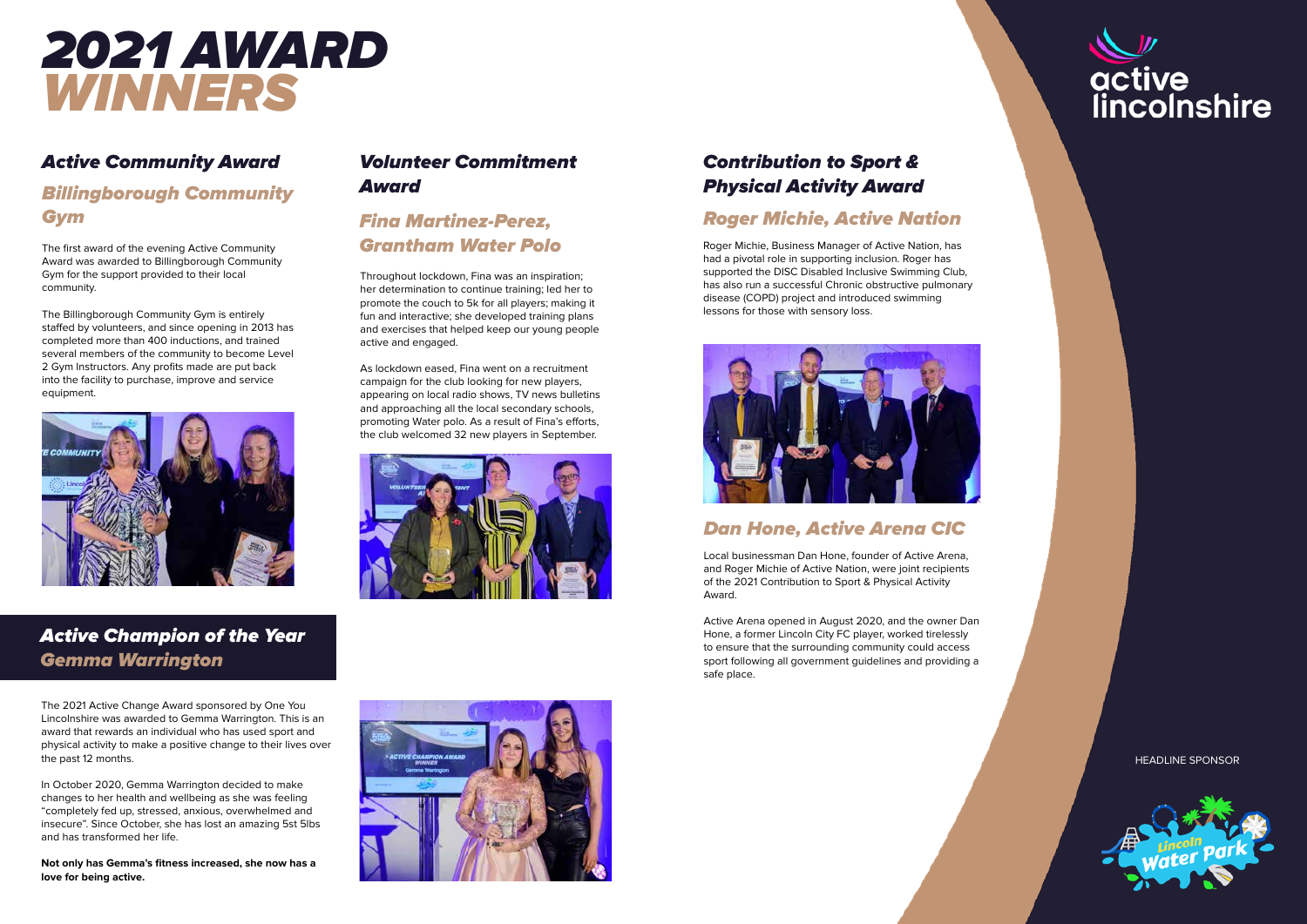#### Fundraising Award

#### Lindsay Nearn & Tony Lake

Lindsay and Tony signed up for the 'Don't Quit, Get Fit' St Barnabas challenge in January 2021.

Lindsay, a 47-year-old mum of five, lost an incredible 9 stone as part of this lifestyle change and new training regime. Tony, her partner, also lost an additional 3.5 stone.

The pair completed their running challenge in January. They enjoyed it so much that they then went on to complete the National Three Peaks in just over 24 hours in June and also signed up to scale Mount Toubkal, the highest mountain in North Africa, next May.



#### Active Club Award

#### Long Sutton Cricket Club

Long Sutton Cricket Club has come back stronger than ever from lockdown, and offer countless coaching and playing opportunities for men, women and juniors.

The club was also instrumental in a pilot for Girls only All-Stars and Dynamos cricket in the late summer, and also delivered a Women's Soft Ball Cricket Festival, a fun-filled day attended by over 50 ladies.



# active<br>lincolnshire

#### Special Sporting **Recognition**

#### Active School Award

#### Skegness Grammar School

The 2021 Award was presented to Skegness Grammar for the countless opportunities they promoted to keep students active in Lockdown.

- Hollie Arnold
- Thomas Talbot
- Sophie Wells
- Jo Talbot
- Sam Atkin
- Shona McCallum
- **Victoria Rumary**
- **Olivia Clark**

They organised challenges for the students, including 'Ultimate the Athlete Competition', the 'You're a Star Wellbeing Challenge', Virtual London Marathon, a Virtual Sports Day, and even a Virtual Tug of War!

The PE staff team event hosted a virtual sports celebration evening and personally delivered the medals to the student houses.



#### Workplace Wellbeing Award North Kesteven District Council

North Kesteven District Council were the proud recipient of the Workplace Wellbeing Award.

The changes and improvements to wellbeing at NKDC over the last 12 months have enabled the team to move from Silver to Gold in the Investors in People Standards; they are finalists in the IIP Awards and the CIPD Awards for their Workplace Health and Wellbeing Programme.



#### Active Change Award

#### Gemma Warrington

In October 2020, Gemma Warrington decided to make changes to her health and wellbeing as she was feeling "completely fed up, stressed, anxious, overwhelmed and insecure". Since October, she has lost an amazing 5st 5lbs and has transformed her life.

Not only has Gemma's fitness increased, she now has a love for being active.



Celebrating and recognising the outstanding achievements of athletes from Lincolnshire in national and international sporting competitions.

HEADLINE SPONSOR

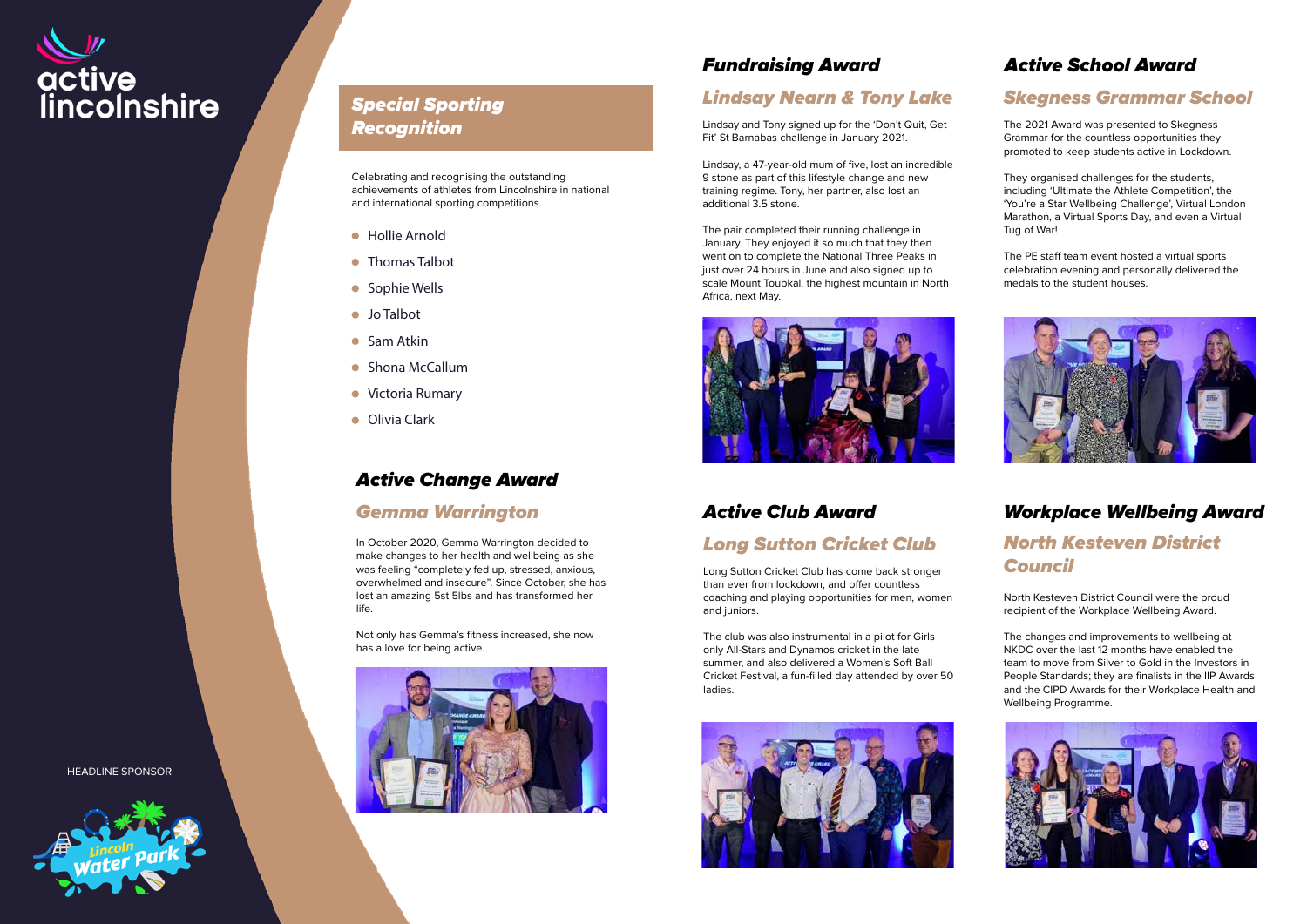#### Active Change Award

Clare Smith **Gemma Warrington** Leanne Kerridge



#### Active Club Award

Evolution Martial Arts **Long Sutton Cricket Club** Spartans Taekwondo Academy

#### Active School Award

Branston Church of England Infant School Haven High Academy **Skegness Grammar School**

#### Special Sporting Recognition

Hollie Arnold, Sam Atkin, Olivia Cark, Shona McCallum, Victoria Rumary, Jo Talbot, Thomas Talbot, Sophie Wells.



#### Active Champion of the Year

**Gemma Warrington**



#### Active Community Award

**Billingborough Community Gym** Run Talk Run Voiceability / Speak Out



#### Contribution to Sport & Physical Activity Award

**Dan Hone, Active Arena CIC Roger Michie, Active Nation** Paul Timms, Spartans Taekwondo Academy





#### Volunteer Commitment Award

**Fina Martinez-Perez, Grantham Water Polo Club** Jake Lane, Lincoln City Foundation & Lincoln City Football Club Terence Timmis, Lincoln Wellington Athletes

## **BRANSTON**

# **ACTIVE**

#### Workplace Welllbeing Award

Lincoln City Foundation **North Kesteven District Council** One You Lincolnshire



#### Fundraising Award

Amy Hodson Carolyn Smith and Phil May **Lindsay Nearn and Tony Lake**



## 2021 AWARD SPONSORS & FINALISTS